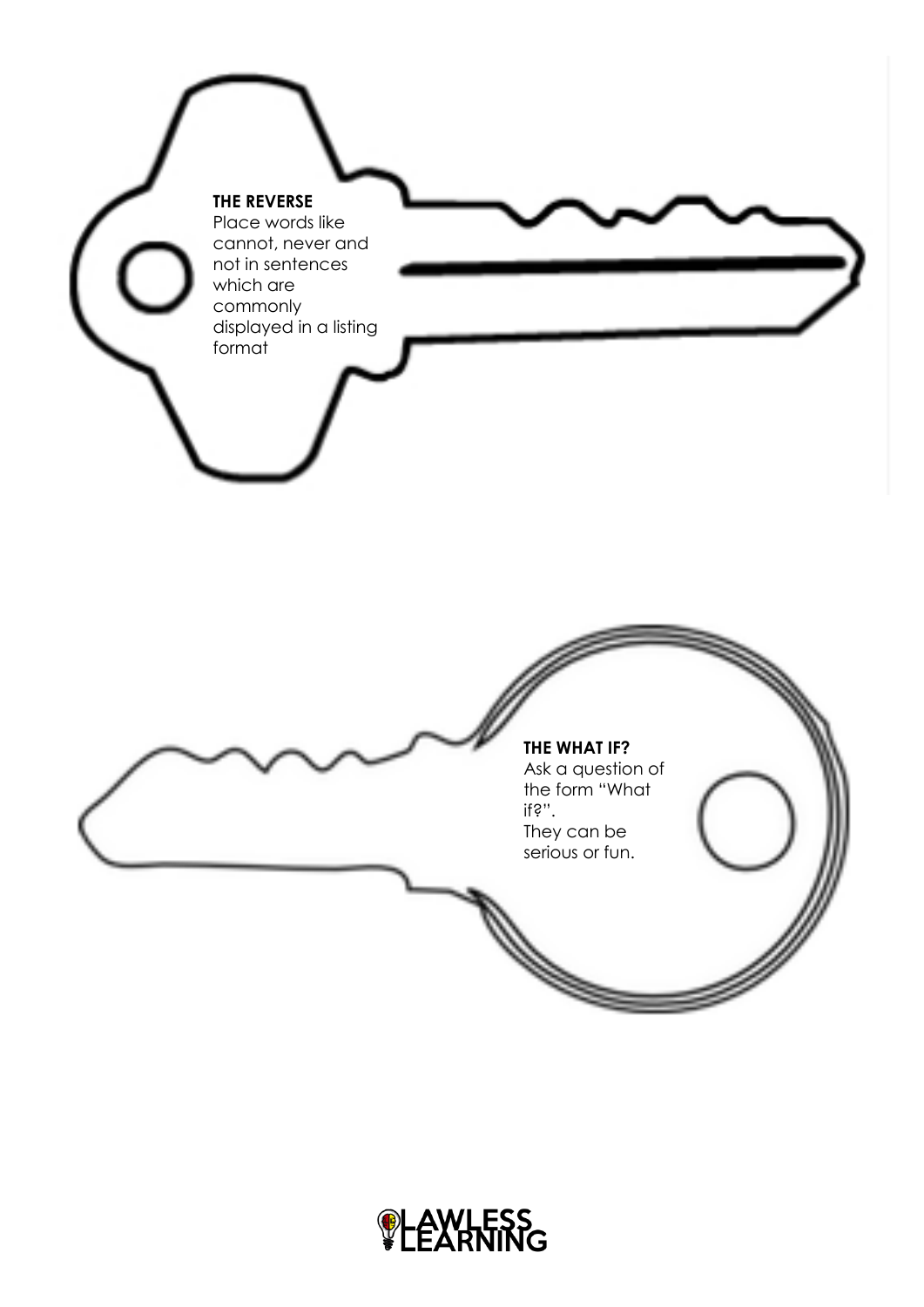



List attributes of 2 dissimilar objects (one you are learning about). Combine the attributes into a new single object



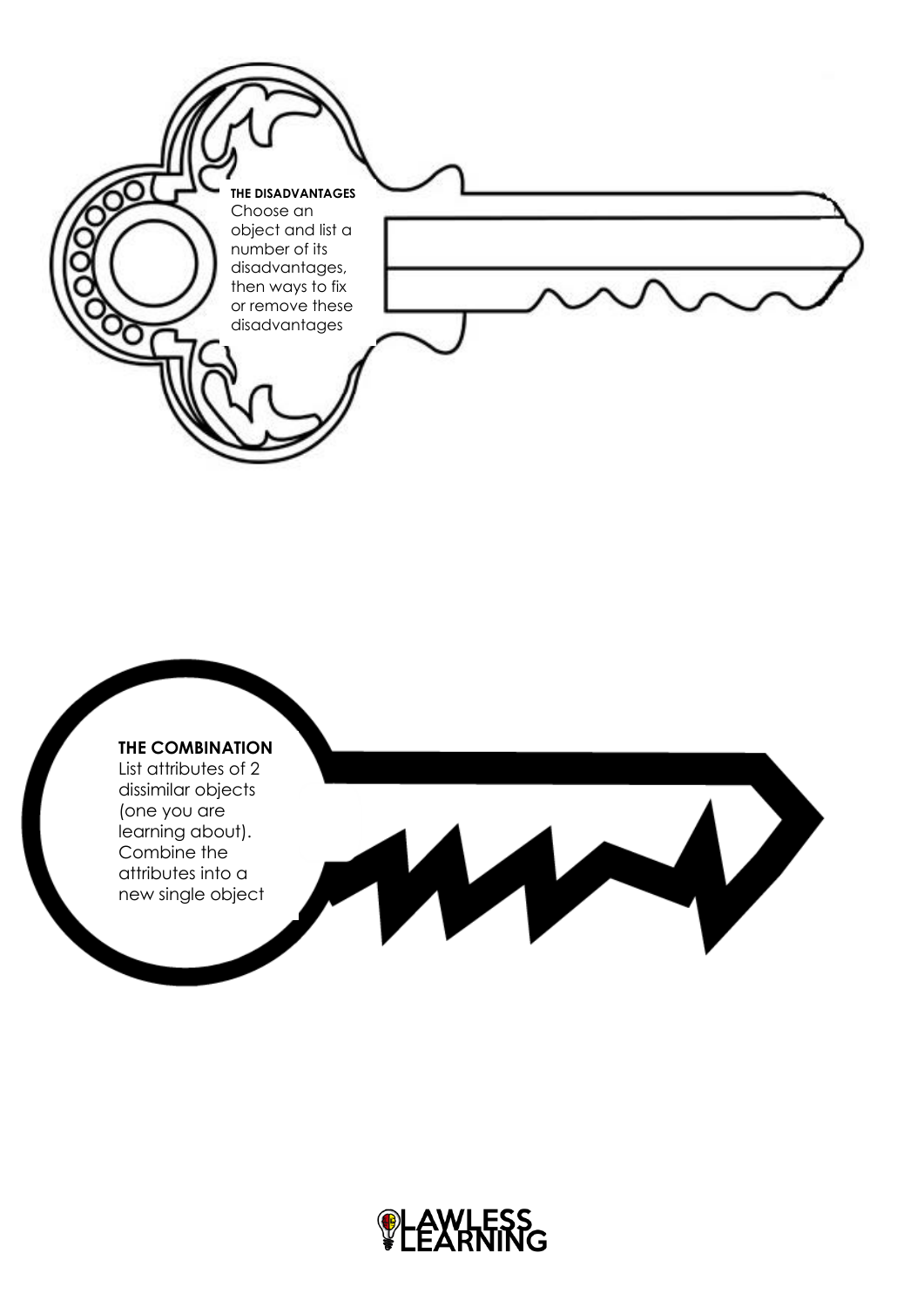



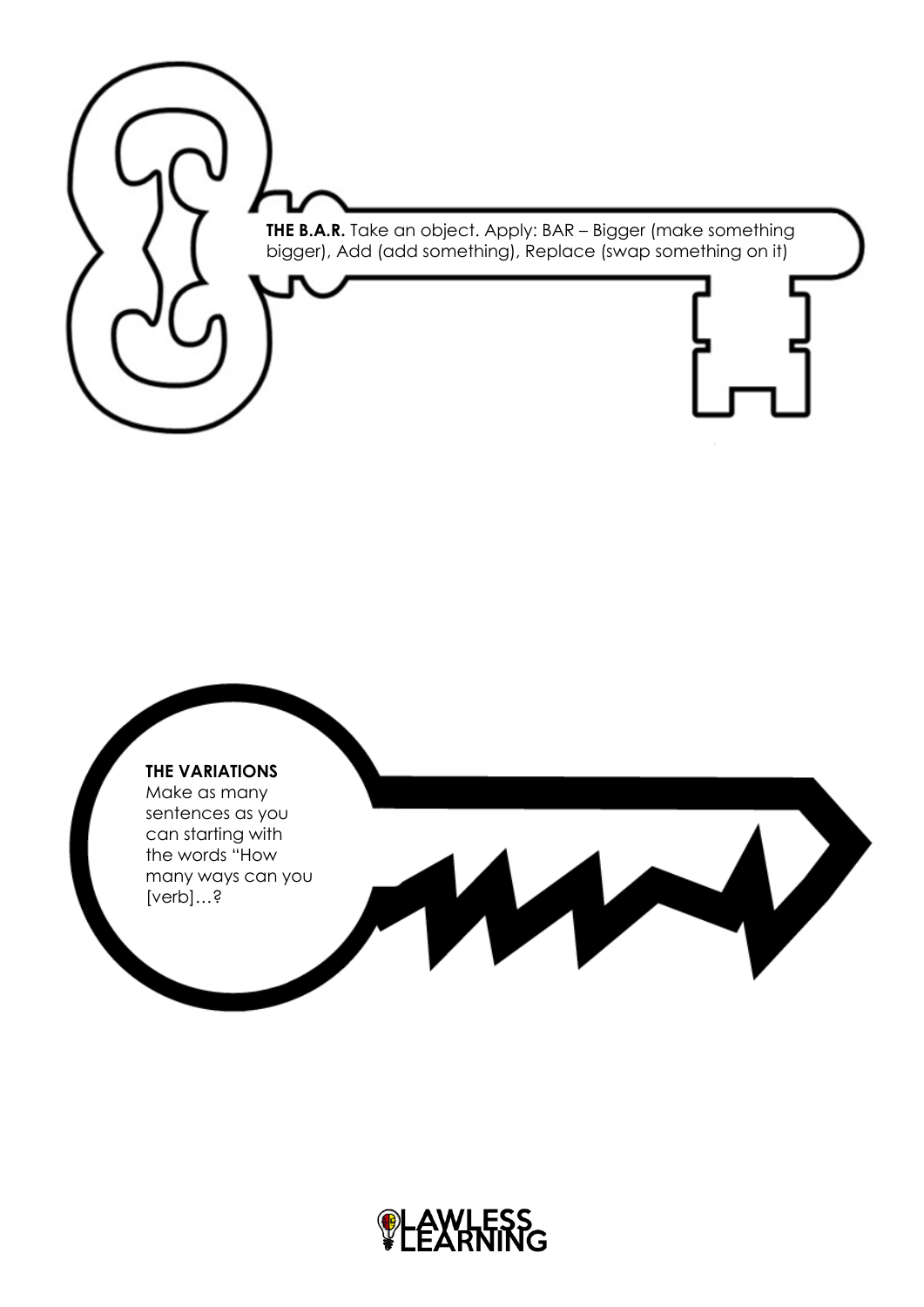

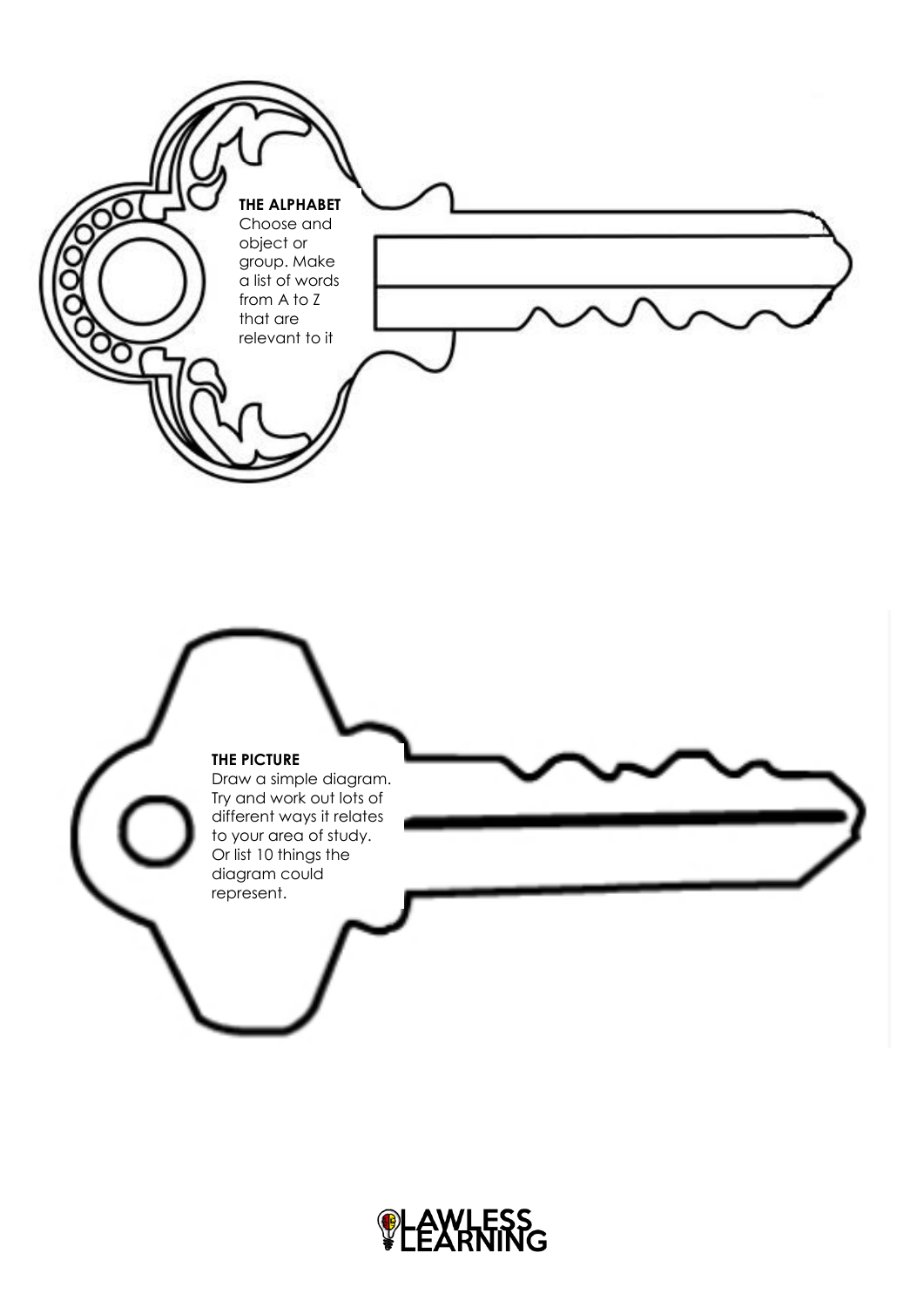

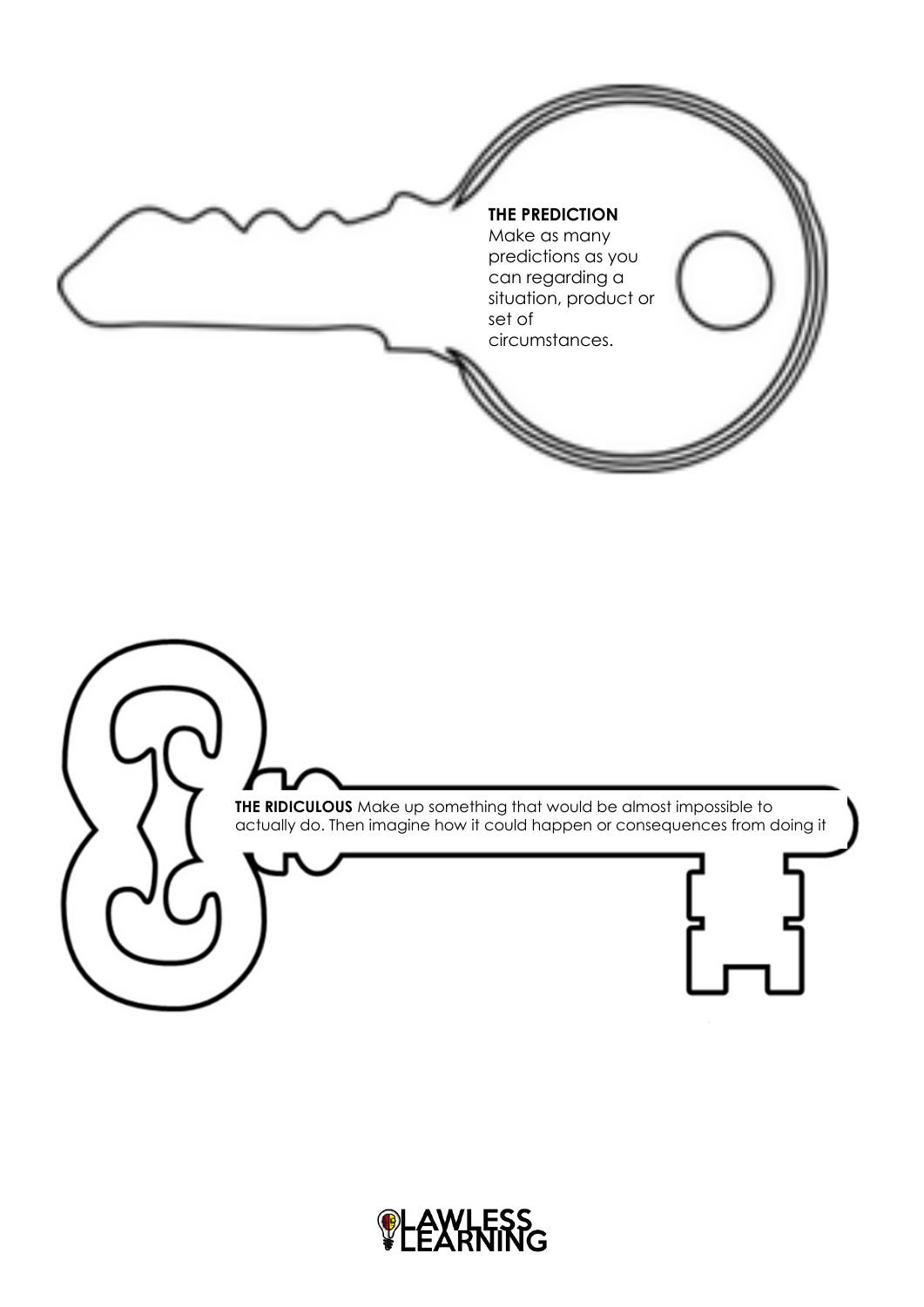

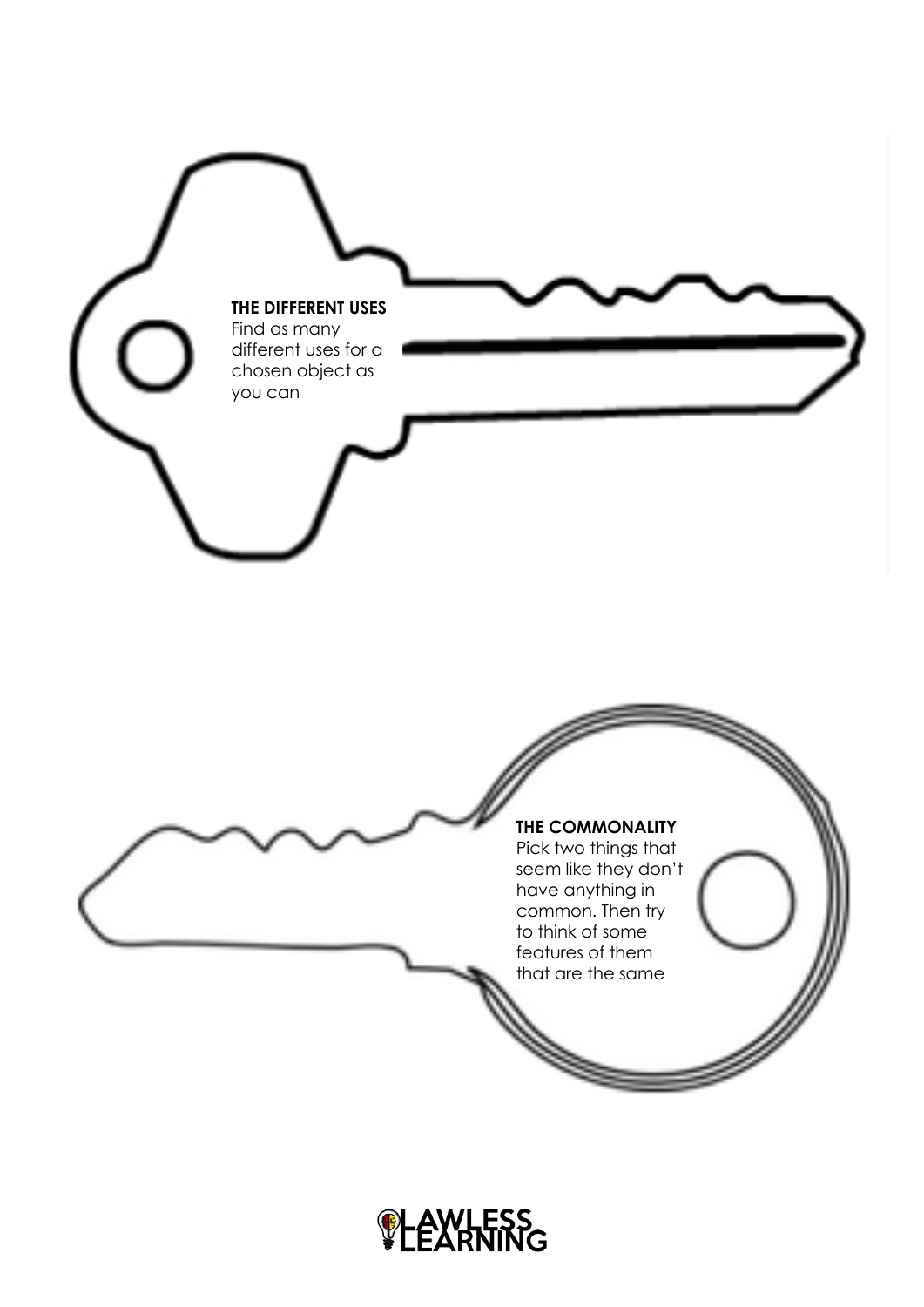



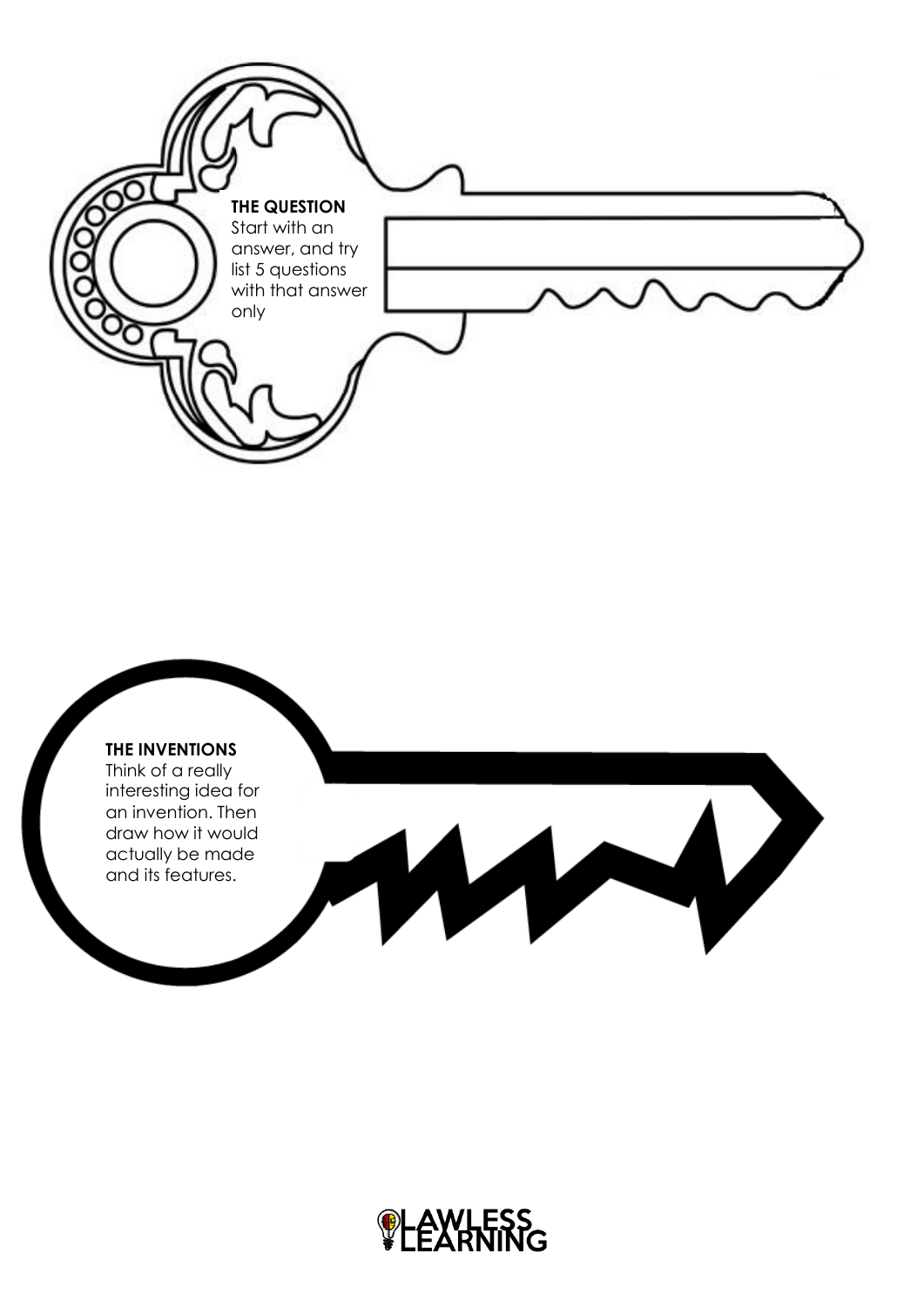**THE BRAINSTORMING** State a problem needing solving ("How to… ")then brainstorm a list of solutions

## **THE BRICK WALL**

Make a statement that isn't usually questioned or disputed. Try to break down the wall by listing other ways to deal with the situation

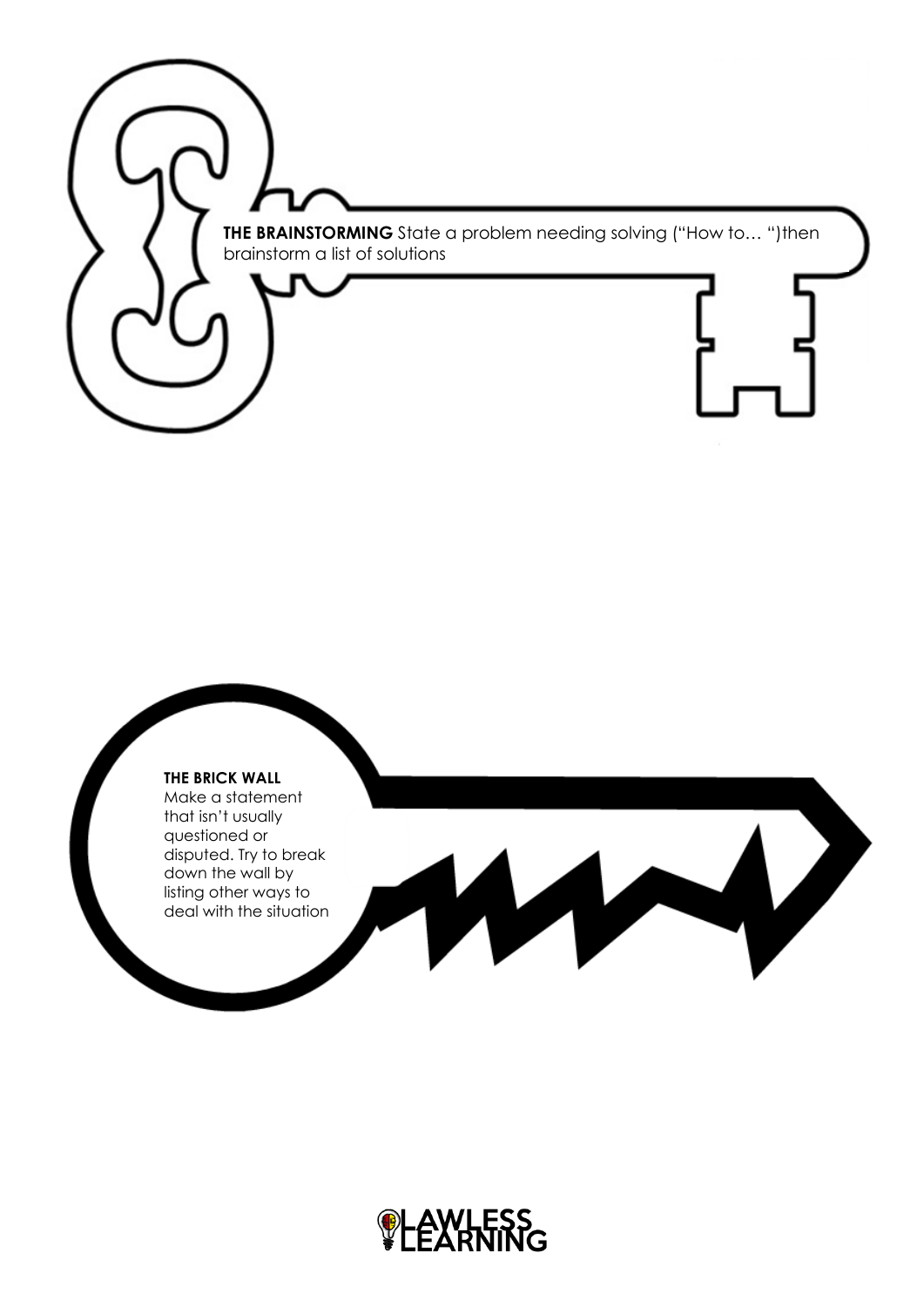